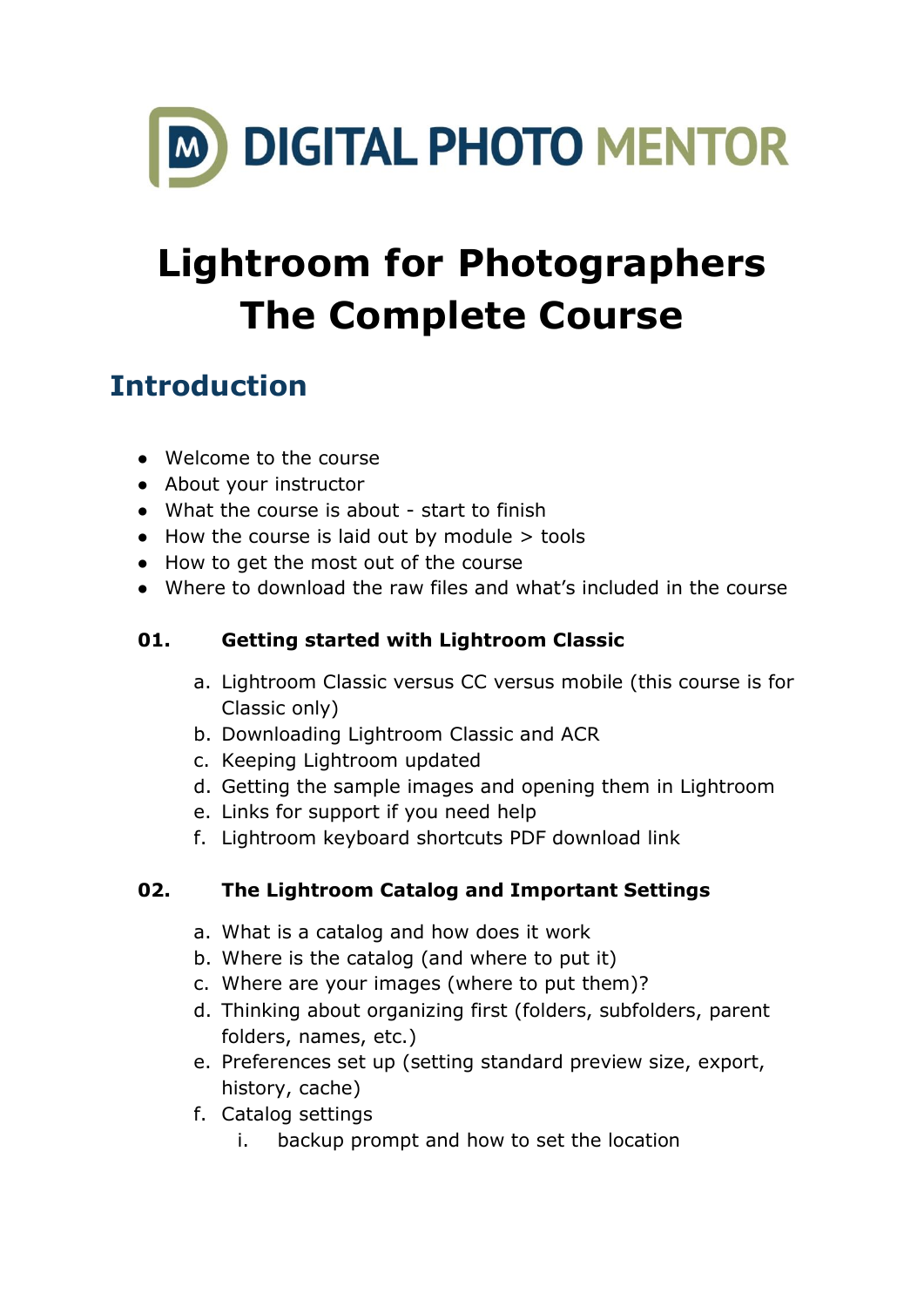# **Library module**

#### **03. Introduction to the Library Module**

- a. Customizing the top panel (hide what you don't use)
- b. View options for overlays (how to customize)
- c. Side panels how to hide/show and Solo mode
- d. Zooming in and out on an image
- e. What are 1:1 and Smart previews
- f. How to make and discard them

#### **04. Flagging, ratings, and color labels**

- a. How to apply each of the star ratings
- b. The 5 stars smart collection and where to find it
- c. Picks versus reject versus unpicks
- d. Color labels
- e. Some ideas on how to use each of them

#### **05. Using the toolbar**

- a. How to show/hide it
- b. How to customize it
- c. How to resize the thumbnails
- d. Sorting by flag, rating, colors, and other criteria
- e. Overview of the view modes
	- i. Grid view
	- ii. Single image (Loupe view)
	- iii. Compare mode
	- iv. N (survey mode)
	- v. People view

#### **06. Filtering images using the bar at the top**

- a. How to show/hide it
- b. How to find images using different criteria using this powerful tool (you need to know how to use it!)
- c. Show the lower filter bar too for a shortcut option

#### **07. Moving and/or renaming images and folders**

- a. All about Folders and image organization
- b. Important: why you need to move and rename things INSIDE Lightroom
- c. Batch renaming
- d. See what happens when you do it outside Lightroom
- e. How to relink when that happens or if you have missing images or folders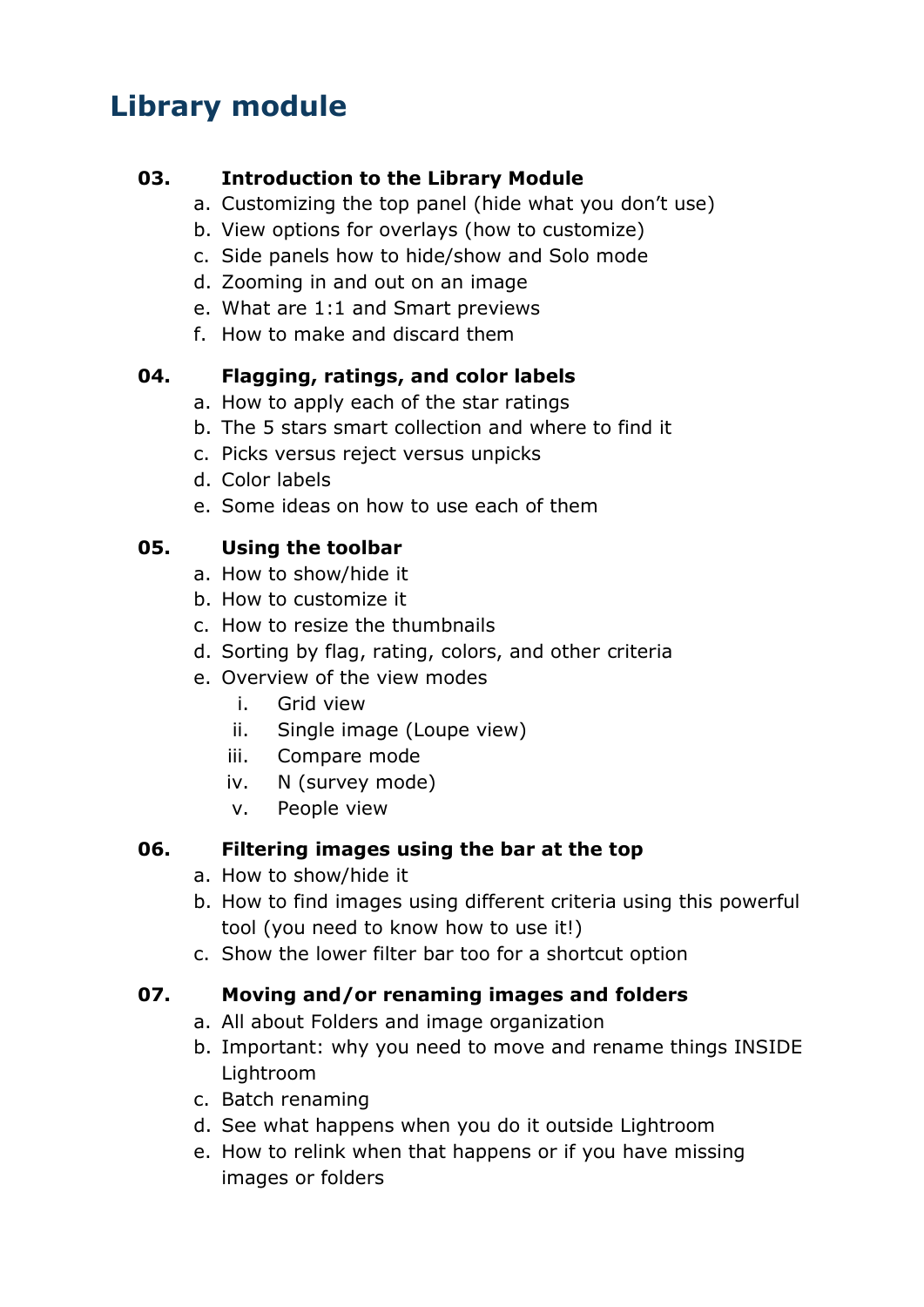#### **08. Keywords**

- a. Manual adding keywords
- b. Keyword sets
- c. Suggestions
- d. How to use the Spray Can tool

#### 09. **Metadata**

- a. What is metadata
- b. Metadata is stored in two main places: internally and externally (and what that means)
- c. Why metadata is SO important
	- i. Searching for images
	- ii. Follows your images online
- d. What your camera saves/adds
	- i. EXIF data
	- ii. Exposure info
	- iii. camera/lens info
	- iv. Location if it has GPS
	- v. NOTE: some cameras allow you to add copyright to the image at the time of capture
- e. What can you add for metadata?
	- i. Title
	- ii. Caption
	- iii. Location
	- iv. Copyright
	- v. Tutorial on how to make a copyright preset for yourself
	- vi. Model info and release
- f. XMP (Extensible Metadata Platform) data
	- i. why I recommend NOT to use these files
- g. How to add metadata or edit it

# **10. Importing images**

- a. How to download a few stock images (link provided to a collection for students)
- b. Go take 3-5 photos with your camera and have the memory card handy
- c. How to open the import box (several ways to do so)
- d. Why to use a card reader and not a cord to the camera for downloading images
- e. Go over each setting at the top of the screen(add, move, copy, copy as DNG - when to use each)
- f. Go over each option on the right panel
	- i. Build previews
	- ii. Standard size what to use here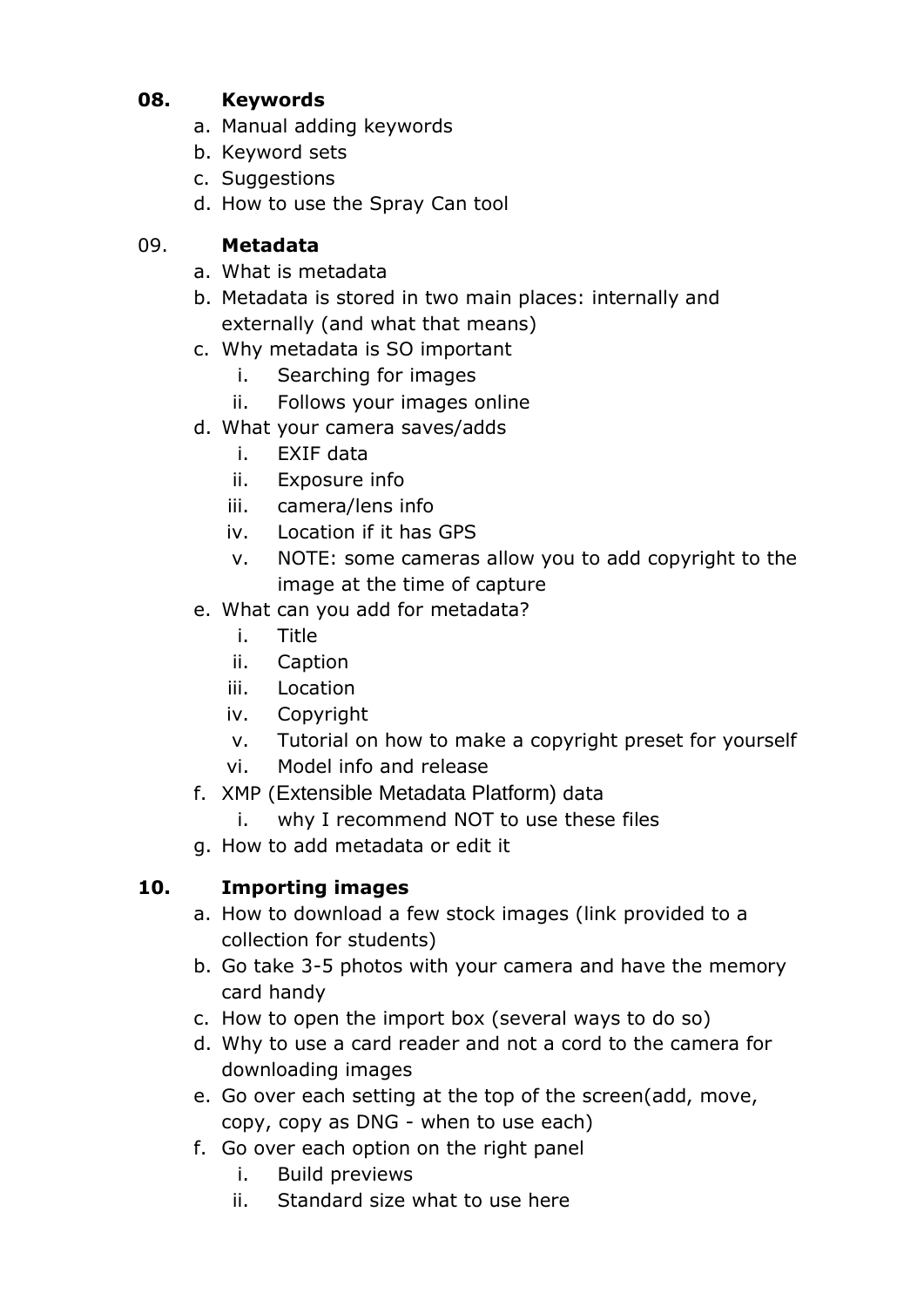- iii. 1:1 previews and Smart Previews what are they, and when to use them
- iv. Renaming (how to make a preset for this)
- v. Making and using Import develop presets
- vi. Adding general Keywords
- vii. Using the copyright preset that you made in lesson 9
- viii. Destination (where and how to save and organize your photos into folders)
	- 1. By date
	- 2. Into one folder
	- 3. Show how I organize mine and why

#### **11. Miscellaneous**

- a. Stacking images
- b. Virtual copies
- c. Convert to DNG
- d. Editing the capture date/time for a set of images
- e. Lights out view
- f. Using two monitors

#### **12. Collections**

- a. Collection folders and galleries
- b. Using collections to organize your photos
- c. Smart collections
- d. Quick collection

# **Develop Module**

#### **13. Overview of the tools**

- a. Global versus local adjustments
- b. Solo mode
- c. Overview of the left side panel
	- i. Navigator (zooming and moving around)
	- ii. Snapshots and history
	- iii. Presets
- d. Overview of the right panel tools
	- i. What each tool does briefly
	- ii. Buttons at the bottom: previous, sync, reset
- e. Approach to editing my upside-down trick

#### **14. Basic panel and histogram**

- a. Overview of all the tools
	- i. Color profile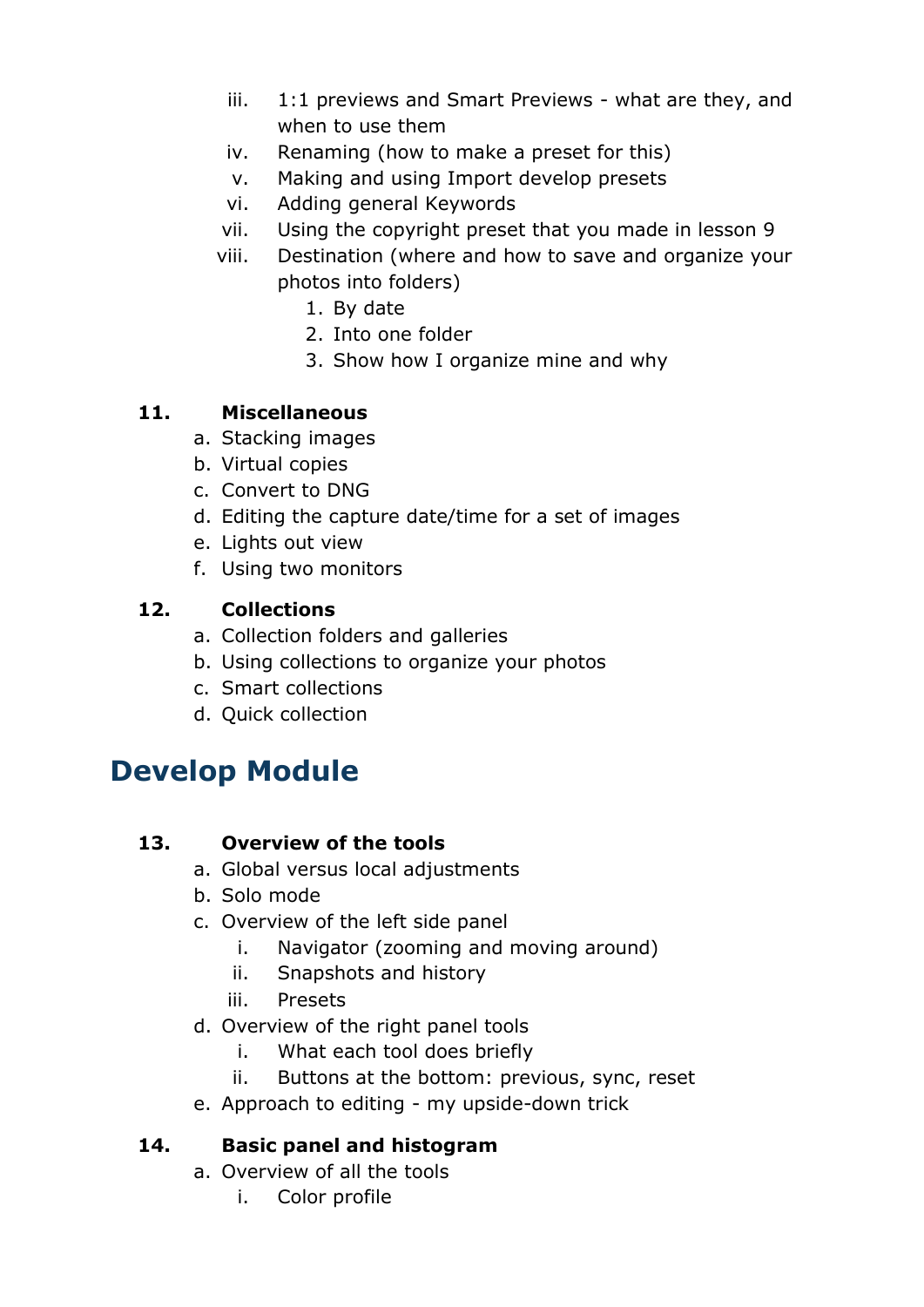- ii. White balance (sliders, presets, eye-dropper)
- iii. Tone sliders
- iv. Presence sliders
- b. How to understand and use the histogram when editing
- c. Fixing high contrast
- d. Clipping explained and how to fix it
- e. How to set the black and white end points and what that means
- f. How to use a scrubby slider
- g. How to reset sliders or sections

#### **15. Crop tool**

- a. How to straighten and image (3 methods)
- b. Aspect ratio
- c. Presets and how to use and make them

#### **16. Spot removal tool**

- a. Cloning versus healing tool
- b. How and when to use each
- c. What do the settings mean (size, feather, opacity)

#### **17. Masking**

- a. What is a mask?
- b. Review of local versus global edits
- c. How to use each option (select subject, select sky, brush, linear and radial gradients, color range, luminance range)
- d. How to make complex masks
- e. How to copy a mask to another image
- f. How to edit or invert a mask

#### **18. Lens Corrections panel**

- a. Why you should use this panel early in our editing (or make an import preset)
- b. Profile settings (what to do if your lens isn't found or listed)
- c. Manual settings (using the defringe tool and what that means, removing lens vignetting)

#### **19. Tone Curve**

- a. Overview of how it works
- b. Making an "S-curve"
- c. Using curves for tonal adjustments
- d. Using curves for color adjustments and stylization

#### **20. HSL**

a. Why this is such a useful tool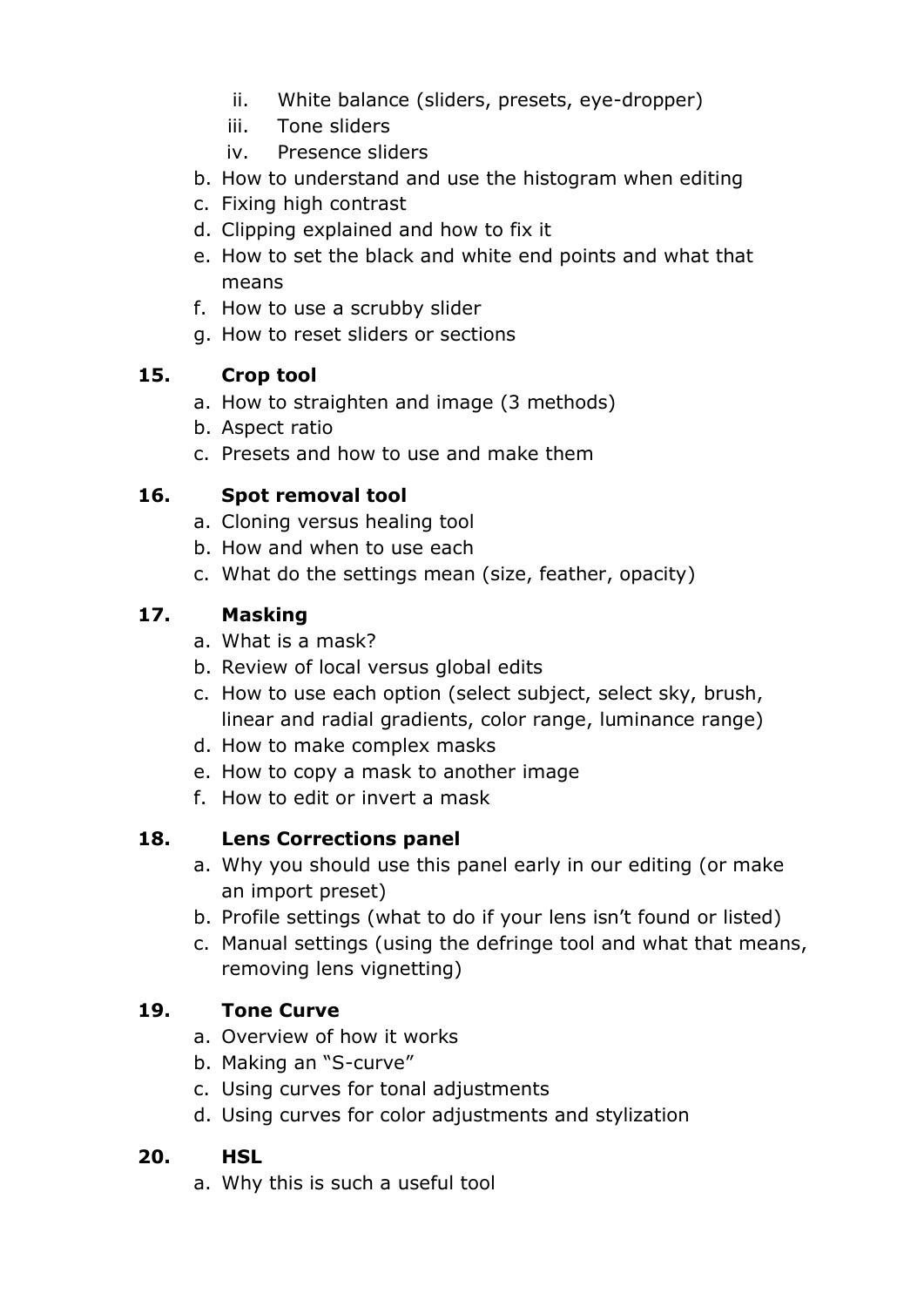- b. How and when to use it
- c. How to use the targeted adjustment tool

#### **21. Black & White conversion**

- a. The right and wrong way to do it (or rather the bad and better way to do it)
- b. Using the color sliders in the black and white mix
- c. Partial colorization

#### **22. Color Grading**

- a. How and when to use this tool
- b. What you can do with it

#### **23. Detail**

- a. How to sharpen images properly
- b. Using the masking slider
- c. Noise reduction
- d. Other options for more noise reduction or sharpening

#### **24. Transform**

- a. Using this tool to correct perspective distortion, especially with city or architecture images
- b. Using the automatic options
- c. Doing a guided transform
- d. Using the sliders

## **25. Effects (vignette/grain)**

- a. My trick for getting the vignette settings right
- b. Why add a vignette to your images
- c. Light versus dark edge vignettes
- d. Choosing the vignette style
- e. Using the highlights slider
- f. How to add film grain

## **26. Calibration**

- a. Process version
- b. Color adjustments

#### **27. Presets**

- a. How to make and save your own develop presets
- b. Importing develop presets
- c. Organizing your presets
- d. Brush and mask presets

#### **28. Batch processing**

a. Copy and pasting settings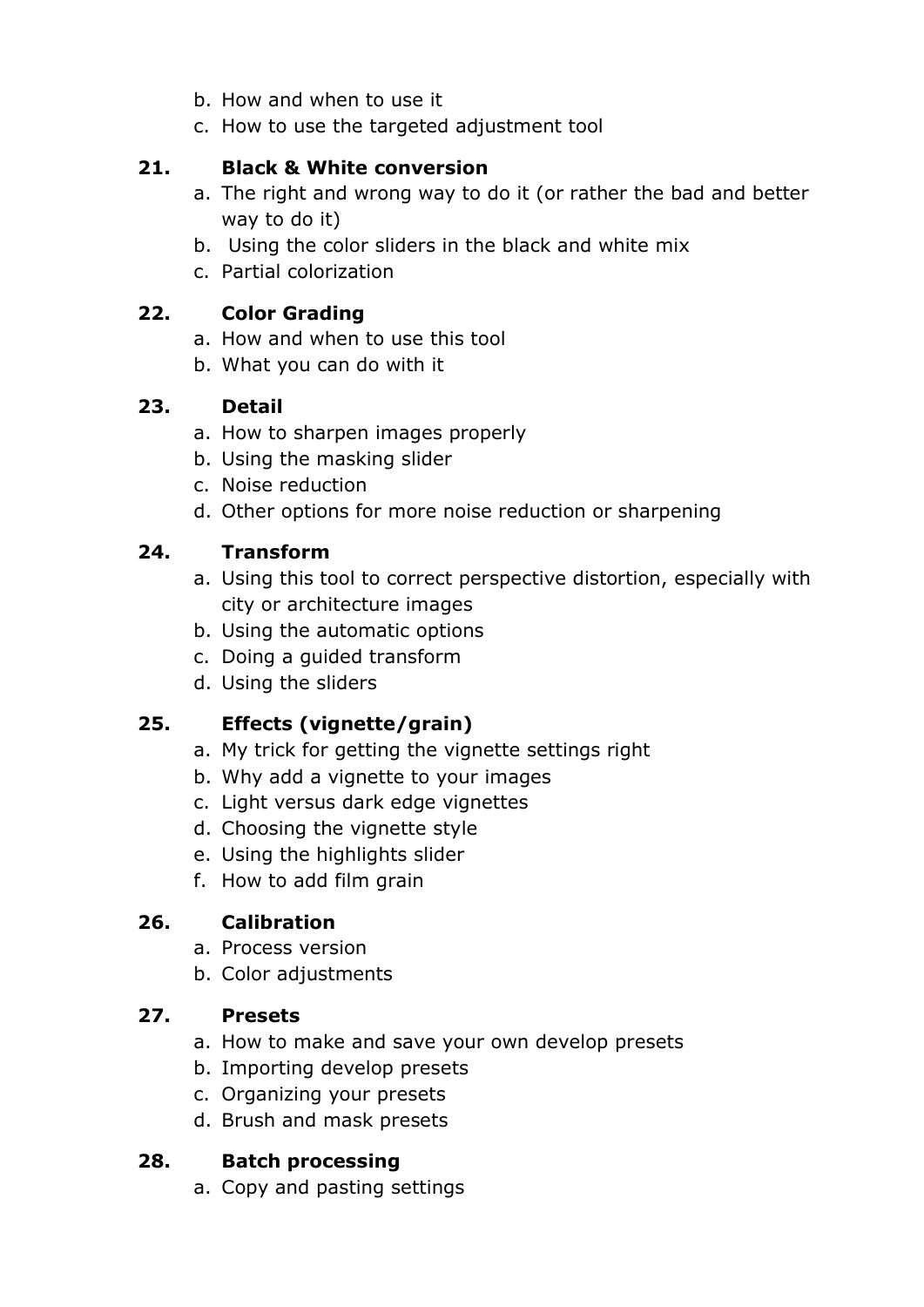- b. Previous button
- c. Sync settings
- d. Import presets

#### **29. Merge to HDR**

- a. Tips for success
- b. How to use it

#### **30. Merge to Panorama**

- a. How to use it
- b. Tips for success

#### **31. Taking your image to Photoshop**

- a. How to transfer an image to Photoshop (2 options and when to use each)
- b. How to save and send it back to Lightroom
- c. How to find the new image in Lightroom

#### **32. Using third-party plugins**

- a. How to send an image to a plugin software
- b. How to manage plugins
- c. Some common plugins that other photographers use and what they do
- d. Plugin settings in preferences

#### **33. History**

- a. Undoing more than one step (going back)
- b. Setting the history state for "before"

#### **34. Using snapshots**

- a. Snapshots versus virtual copies
- b. Snapshot of a history state
- c. Snapshots for different crop aspect ratios
- d. Snapshot for b/w versus color versions of an image

#### **35. Exporting images**

- a. Where to save exported images
- b. Export presets
- c. File naming
- d. File settings and resizing images
- e. Metadata
- f. Adding a watermark

#### **36. Publish services**

- a. SmugMug
- b. Facebook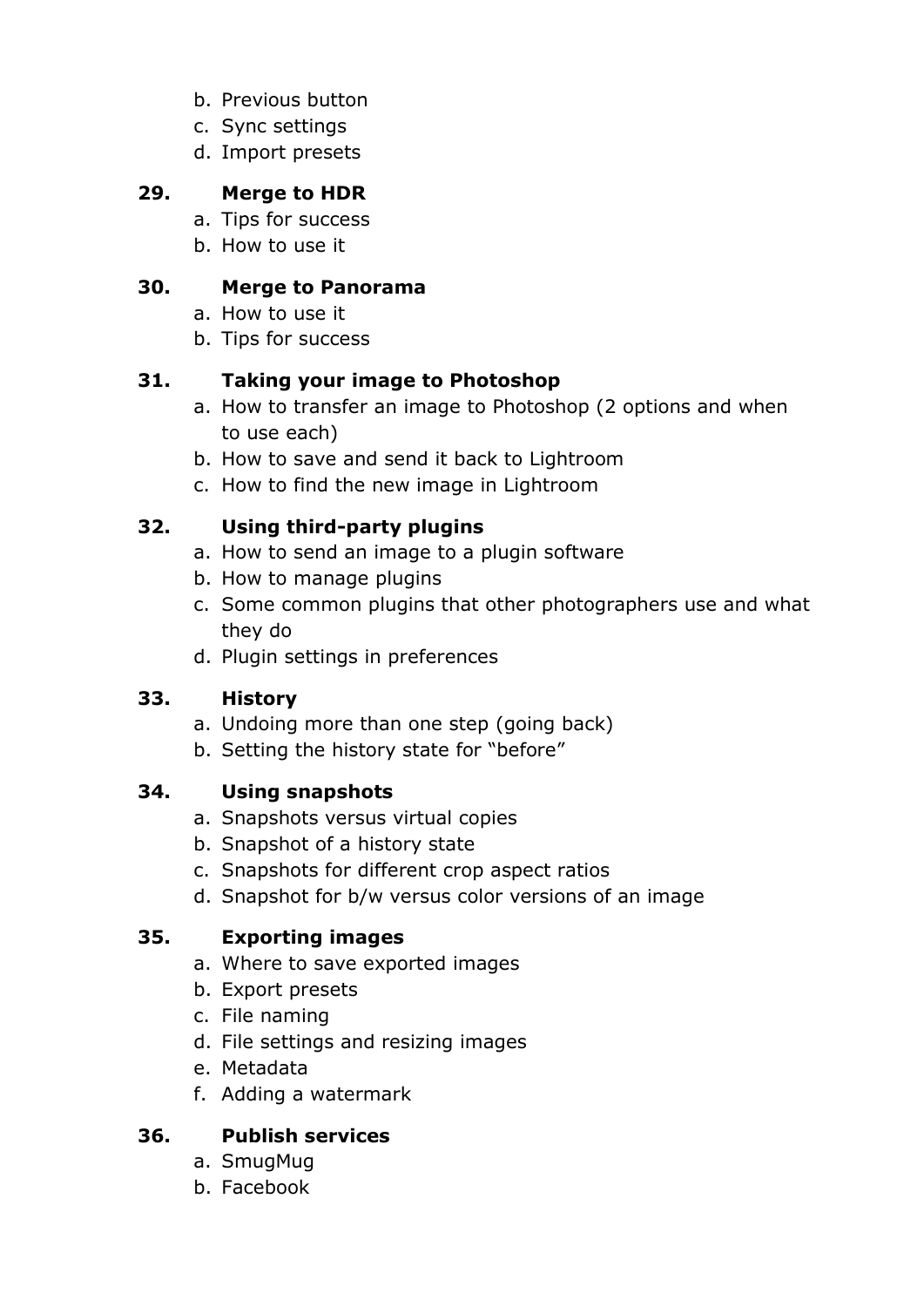c. Others

#### **37. Managing catalogs**

- a. Exporting a catalog
- b. Importing a catalog
- c. Merging catalogs
- d. Managing more than one catalog
- e. Traveling or using a networked drive

# **Other modules**

#### 38. **Book module**

- a. How to get an account with Blurb
- b. Why I use and recommend Blurb
- c. How to design a Blurb book
- d. Book settings and options
- e. Auto layout versus customizing your own
- f. Adding text to your book
- g. Using background images
- h. Sending your book to Blurb to order it

#### 39. **Slideshow**

- a. How to create a really simple slideshow
- b. Customizing it
- c. Adding music
- d. Exporting your slideshow

#### 40. **Print**

- a. Contact sheet versus picture package
- b. Making a contact sheet
- c. Making a custom layout
- d. Using a preset
- e. Saving a new preset
- f. Page settings
- g. Print settings and options
- h. Monitor calibration
- i. Soft proofing

#### **41. Map**

a. Adding location metadata

#### 42. **Web**

- a. Making a web gallery
- b. What is an FTP server?